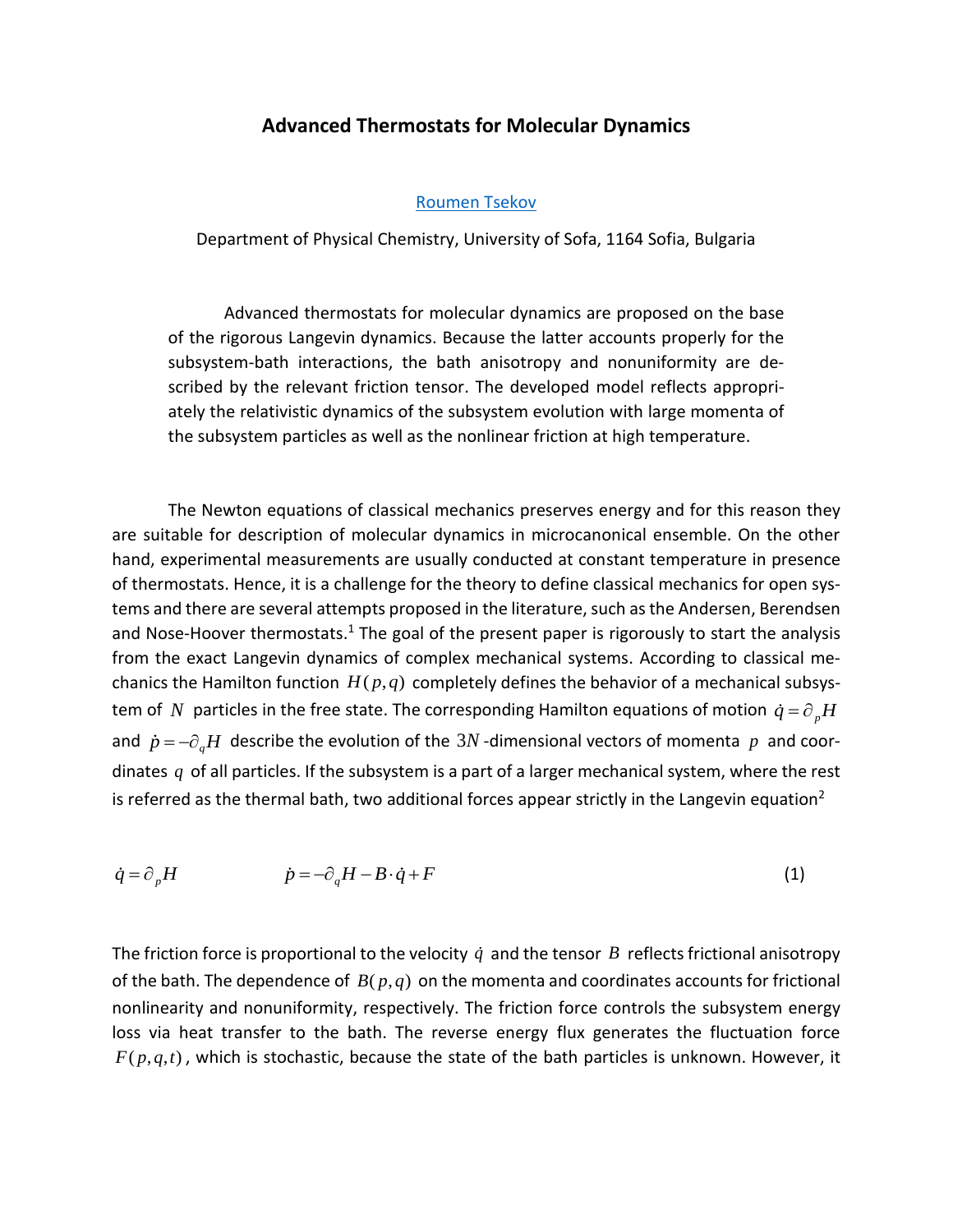follows directly from Eq. (1) that the evolution of the subsystem probability density in the phase space  $f(p,q,t)$  obeys the Klein-Kramers equation<sup>2</sup>

$$
\partial_t f + \partial_p H \cdot \partial_q f - \partial_q H \cdot \partial_p f = \partial_p \cdot (f \mathbf{B} \cdot \partial_p H + k_B T \mathbf{B} \cdot \partial_p f) \tag{2}
$$

where the constant bath temperature  $T$  emerges from the fluctuation-dissipation theorem. The equilibrium solution of Eq. (2) is the Gibbs canonical distribution  $f_{eq} = \exp(-\beta H)/Z$  , where  $Z$  is the corresponding partition function and  $\beta = 1/\, k_{_B} T\,$  is the reciprocal bath temperature.

At equilibrium, the right-hand side of Eq. (2) is zero, which is a result of dynamic counterbalance between two opposite rates of dissipation and fluctuation of energy, respectively. Therefore, a new dynamic quantity  $\zeta$  can be introduced via

$$
3N\dot{\zeta} = \partial_p \cdot (k_B T B \cdot \partial_p f_{eq}) / f_{eq} = -\partial_p \cdot (f_{eq} B \cdot \partial_p H) / f_{eq}
$$
 (3)

and it directly follows that  $<\!\zeta\!>_{_{eq}}=0$  . Employing the Gibbs canonical distribution, one can transform further Eq. (3) to the following thermo-mechanical equation

$$
\dot{\zeta} = (\beta \partial_p H - \partial_p) \cdot B \cdot \partial_p H / 3N \tag{4}
$$

which involves the reciprocal bath temperature  $\beta$  as well. To elucidate the physical meaning of Eq. (4), one can calculate the average energy production  $<\! H>=\!-3Nk_{_B}\! T\! <\! \zeta \!>$  via Eq. (2), which reveals  $k_{\rm B}$   $\lt$   $\zeta$  > as the bath entropy changes caused by any degree of motion of the subsystem particles.

The rigorous way for the subsystem thermalization described above is too complicated for direct numerical simulations because the state of the bath particles is unknown. A possibility to approximate the problem is to model the bath-subsystem total force  $F - B \cdot \dot{q} = -\zeta B \cdot \dot{q}$  as proportional to the friction force, scaled by the bath entropy fluctuations. The stronger fluctuation force  $F$  is driven by entropy decrease  $\zeta \lt 0$  in the surroundings, while the bath entropy increase is due to prevailing dissipation. Obviously,  $\zeta$  reflects the direction of the heating/cooling process and  $\langle \zeta>_{_{eq}}=0$  guarantees the fluctuation-dissipation theorem. Thus, the exact Eq. (1) simplifies accordingly to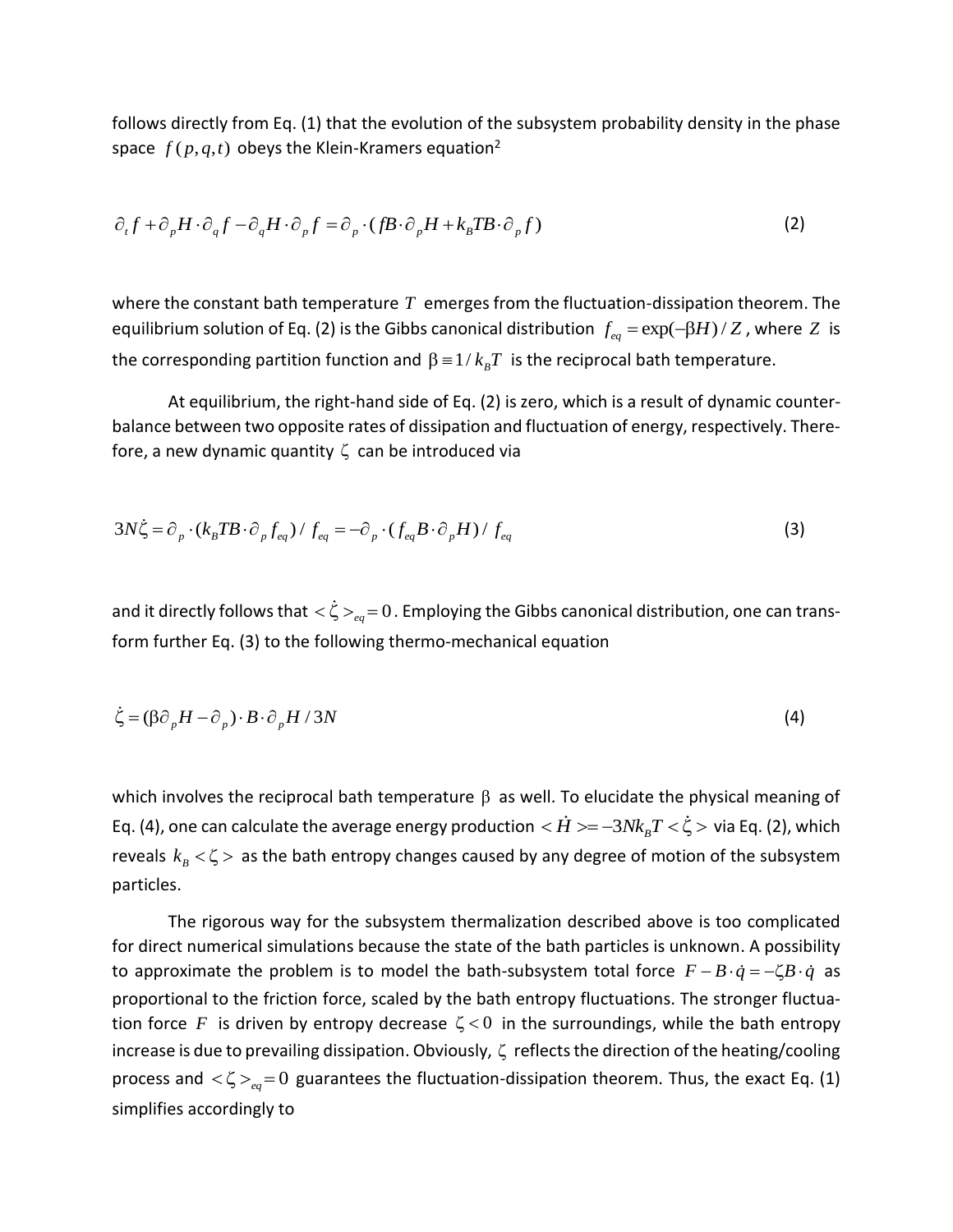$$
\dot{q} = \partial_p H \qquad \dot{p} = -\partial_q H - \zeta B \cdot \dot{q} \tag{5}
$$

which describe dissipative dynamics with the fluctuating friction factor  $\zeta$  . Since the latter evolves in accordance with Eq. (4), the system of these equations is a pure mechanical problem, which is easier to simulate via molecular dynamics. To check consistency, one can consider the extended distribution density  $f(p,q,\zeta,t)$ , which accounts for the entropy fluctuations as well. Following Eq. (5), the relevant evolutionary equation reads

$$
\partial_{\iota} f + \partial_{\rho} H \cdot \partial_{q} f - \partial_{q} H \cdot \partial_{\rho} f = \zeta \partial_{\rho} \cdot (f \mathcal{B} \cdot \partial_{\rho} H) - \partial_{\zeta} (\zeta f) \tag{6}
$$

By employing Eq. (4) one can show that  $f_{eq} = (3N\,/\,2\pi)^{1/2}\exp(-3N\zeta^2\,/\,2)\exp(-\beta H)\,/\,Z\,$  is the equilibrium solution of Eq. (6). Therefore, the developed approximation leads to the rigorous Gibbs canonical distribution, while the front part of  $f_{eq}$  represents the Gaussian distribution of the equilibrium entropy fluctuations. As expected, their dispersion  $<\zeta^2>_{eq}=1/\sqrt{3}N$  obeys the usual law from statistical thermodynamics.

The application the developed complex model requires knowledge for the friction tensor, which is the main coupling parameter of the subsystem to the bath. The dependence of  $B(p,q)$ on the momenta  $\,p\,$  is more exotic and one can mention here, for instance, the Amontons-Coulomb friction with  $B \sim M / |p|$ , where  $M$  the diagonal mass matrix of the subsystem particles. Another example is the cubic friction, which becomes essential at large momenta.<sup>3</sup> In the opposite case of slow motion the friction tensor does not depend on momenta *p* . In isotropic media the friction tensor  $B = M\gamma$  is diagonal but if the media is structured, the collision frequency  $\gamma(q)$ is modulated by the bath-subsystem interactions. Its dependence on the positions of the subsystem particles could strongly affect the dynamics of the latter. For example, if the subsystem evolves in a solid  $\gamma$  is a periodic function of  $q$  , which reflects the symmetry of the bath.<sup>4</sup> Because in the nonrelativistic case the subsystem Hamilton function is  $H = p \cdot M^{-1} \cdot p / 2 + U(q)$  , where the effective potential  $U$  could also be modulated by the interaction with the bath particles,<sup>4</sup> Eqs. (4-5) reduce to

$$
p = M \cdot \dot{q} \qquad \qquad \dot{p} = -\partial_q U - \zeta \gamma p \qquad \qquad \zeta = \gamma (\beta \dot{q} \cdot p / 3N - 1) \tag{7}
$$